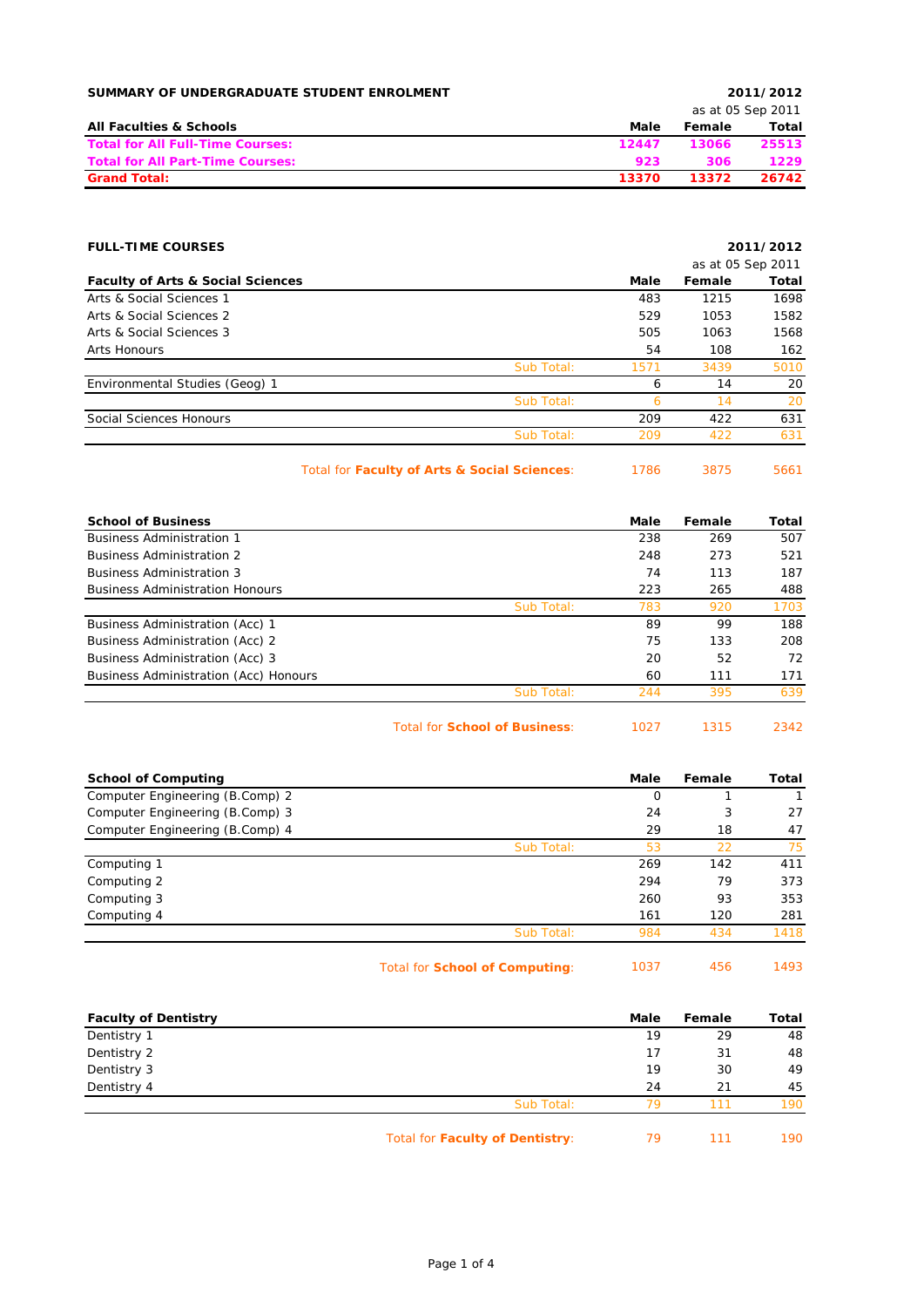| <b>School of Design &amp; Environment</b> | Male | Female | Total |
|-------------------------------------------|------|--------|-------|
| Architecture 1                            | 69   | 96     | 165   |
| Architecture 2                            | 55   | 71     | 126   |
| Architecture 3                            | 78   | 78     | 156   |
| Architecture 4                            | 120  | 156    | 276   |
| Sub Total:                                | 322  | 401    | 723   |
| Industrial Design 1                       | 16   | 28     | 44    |
| Industrial Design 2                       | 12   | 15     | 27    |
| Industrial Design 3                       | 24   | 34     | 58    |
| Industrial Design 4                       | 3    | 16     | 19    |
| Sub Total:                                | 55   | 93     | 148   |
| Project & Facilities Management 1         | 45   | 106    | 151   |
| Project & Facilities Management 2         | 36   | 86     | 122   |
| Project & Facilities Management 3         | 46   | 90     | 136   |
| Project & Facilities Management 4         | 40   | 88     | 128   |
| Sub Total:                                | 167  | 370    | 537   |
| Real Estate 1                             | 57   | 122    | 179   |
| Real Estate 2                             | 44   | 100    | 144   |
| Real Estate 3                             | 46   | 95     | 141   |
| Real Estate 4                             | 58   | 75     | 133   |
| Sub Total:                                | 205  | 392    | 597   |

## Total for **School of Design & Environment**: 749 1256 2005

| <b>Faculty of Engineering</b>      |            | Male | Female | <b>Total</b> |
|------------------------------------|------------|------|--------|--------------|
| Engineering 1                      |            | 96   | 56     | 152          |
|                                    | Sub Total: | 96   | 56     | 152          |
| Chemical Engineering 1             |            | 222  | 88     | 310          |
| Chemical Engineering 2             |            | 188  | 100    | 288          |
| Chemical Engineering 3             |            | 206  | 120    | 326          |
| Chemical Engineering 4             |            | 184  | 95     | 279          |
|                                    | Sub Total: | 800  | 403    | 1203         |
| Computer Engineering (B.Eng) 2     |            | 2    | 0      | 2            |
| Computer Engineering (B.Eng) 3     |            | 11   | 2      | 13           |
| Computer Engineering (B.Eng) 4     |            | 53   | 20     | 73           |
|                                    | Sub Total: | 66   | 22     | 88           |
| Engineering Science Programme 1    |            | 35   | 9      | 44           |
| Engineering Science Programme 2    |            | 38   | 9      | 47           |
| Engineering Science Programme 3    |            | 53   | 8      | 61           |
| Engineering Science Programme 4    |            | 34   | 11     | 45           |
|                                    | Sub Total: | 160  | 37     | 197          |
| Environmental Engineering 1        |            | 35   | 24     | 59           |
| Environmental Engineering 2        |            | 31   | 33     | 64           |
| <b>Environmental Engineering 3</b> |            | 40   | 42     | 82           |
| <b>Environmental Engineering 4</b> |            | 33   | 30     | 63           |
|                                    | Sub Total: | 139  | 129    | 268          |
| Materials Science & Engineering 1  |            | 55   | 19     | 74           |
| Materials Science & Engineering 2  |            | 43   | 24     | 67           |
| Materials Science & Engineering 3  |            | 36   | 22     | 58           |
| Materials Science & Engineering 4  |            | 40   | 13     | 53           |
|                                    | Sub Total: | 174  | 78     | 252          |
| Bioengineering 1                   |            | 46   | 56     | 102          |
| Bioengineering 2                   |            | 41   | 42     | 83           |
| Bioengineering 3                   |            | 38   | 38     | 76           |
| Bioengineering 4                   |            | 35   | 38     | 73           |
|                                    | Sub Total: | 160  | 174    | 334          |
| Civil Engineering 1                |            | 63   | 32     | 95           |
| Civil Engineering 2                |            | 75   | 35     | 110          |
| Civil Engineering 3                |            | 59   | 19     | 78           |
| Civil Engineering 4                |            | 57   | 42     | 99           |
|                                    | Sub Total: | 254  | 128    | 382          |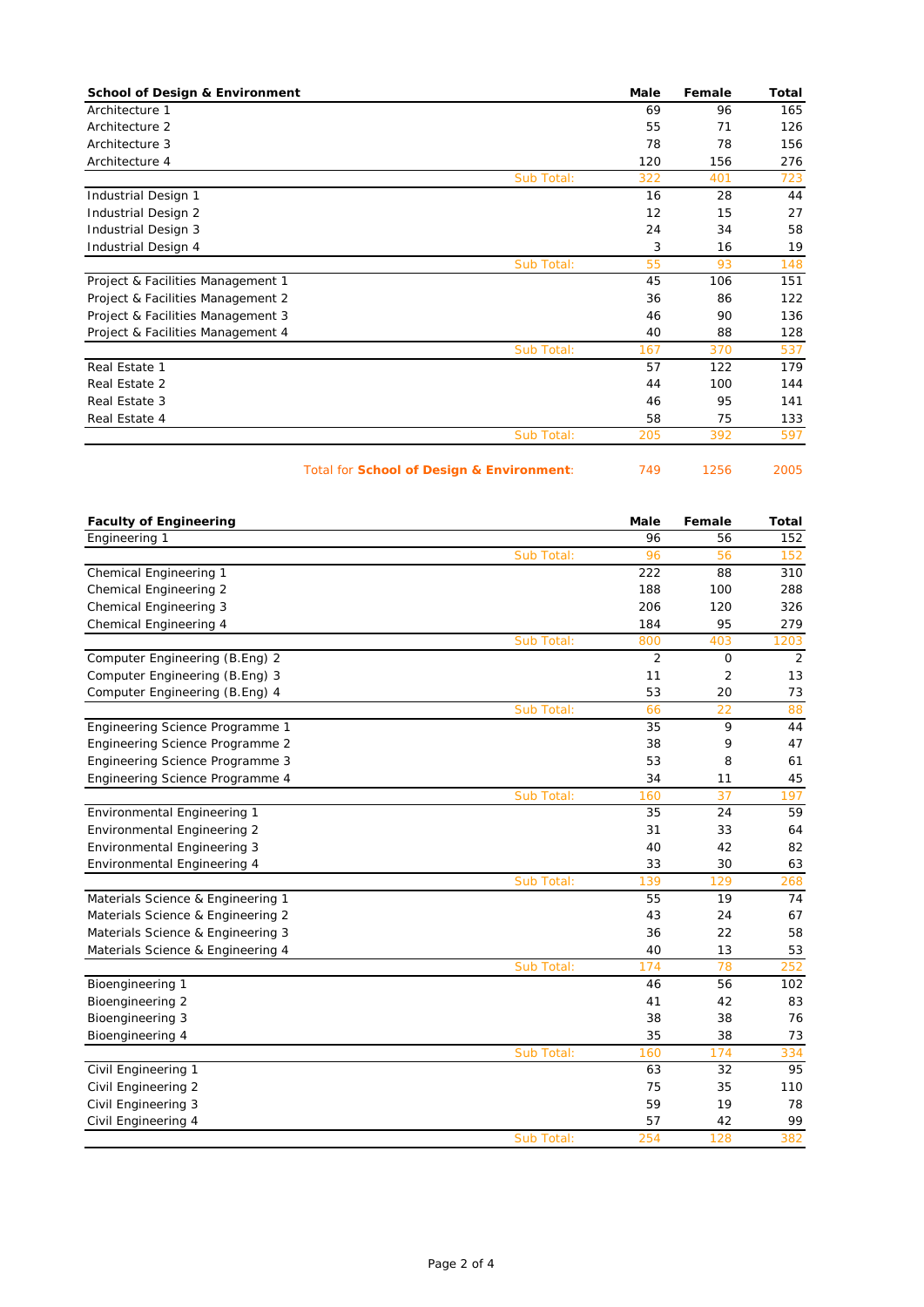| <b>Electrical Engineering 1</b>    |                                           | 148  | 57  | 205  |
|------------------------------------|-------------------------------------------|------|-----|------|
| <b>Electrical Engineering 2</b>    |                                           | 211  | 70  | 281  |
| <b>Electrical Engineering 3</b>    |                                           | 238  | 65  | 303  |
| Electrical Engineering 4           |                                           | 221  | 70  | 291  |
|                                    | Sub Total:                                | 818  | 262 | 1080 |
| Industrial & Systems Engineering 1 |                                           | 67   | 37  | 104  |
| Industrial & Systems Engineering 2 |                                           | 51   | 28  | 79   |
| Industrial & Systems Engineering 3 |                                           | 61   | 43  | 104  |
| Industrial & Systems Engineering 4 |                                           | 51   | 24  | 75   |
|                                    | Sub Total:                                | 230  | 132 | 362  |
| Mechanical Engineering 1           |                                           | 318  | 57  | 375  |
| Mechanical Engineering 2           |                                           | 306  | 63  | 369  |
| Mechanical Engineering 3           |                                           | 346  | 70  | 416  |
| Mechanical Engineering 4           |                                           | 233  | 42  | 275  |
|                                    | Sub Total:                                | 1203 | 232 | 1435 |
|                                    | Total for <b>BIE, CVE, EEE, ISE, MPE:</b> | 2665 | 928 | 3593 |
|                                    |                                           |      |     |      |

Total for **Faculty of Engineering**: 4100 1653 5753

| Joint Multi-Disciplinary Programmes |            | Male | Female | Total           |
|-------------------------------------|------------|------|--------|-----------------|
| Computer Engineering 1              |            | 93   | 27     | 120             |
| Computer Engineering 2              |            | 132  | 39     | 171             |
| Computer Engineering 3              |            | 91   | 31     | 122             |
| Computer Engineering 4              |            | 8    |        | 10 <sup>1</sup> |
|                                     | Sub Total: | 324  | 99     | 423             |
|                                     |            |      |        |                 |

Total for **Joint Multi-Disciplinary Programmes**: 324 99 423

| <b>Faculty of Law</b>      |            | Male | Female | Total |
|----------------------------|------------|------|--------|-------|
| Law 1                      |            | 130  | 88     | 218   |
| Law 2                      |            | 109  | 115    | 224   |
| Law 3                      |            | 141  | 93     | 234   |
| Law 4                      |            | 98   | 126    | 224   |
|                            | Sub Total: | 478  | 422    | 900   |
| Graduate LL.B. Programme 1 |            | 9    | 10     | 19    |
| Graduate LL.B. Programme 2 |            | 5    | 4      | 9     |
| Graduate LL.B. Programme 3 |            | 11   | 3      | 14    |
|                            | Sub Total: | 25   | 17     | 42    |
|                            |            |      |        |       |

| Total for Faculty of Law: | 503 | 439 | 942 |
|---------------------------|-----|-----|-----|
|---------------------------|-----|-----|-----|

| <b>Faculty of Science</b>      |            | Male     | Female | Total |
|--------------------------------|------------|----------|--------|-------|
| Applied Science 1              |            | 12       | 25     | 37    |
| Applied Science 2              |            | 13       | 45     | 58    |
| Applied Science 3              |            | 36       | 53     | 89    |
| <b>Applied Science Honours</b> |            | 13       | 25     | 38    |
|                                | Sub Total: | 74       | 148    | 222   |
| Environmental Studies (Bio) 1  |            | 0        | 27     | 27    |
|                                | Sub Total: | $\Omega$ | 27     | 27    |
| Pharmacy 1                     |            | 47       | 117    | 164   |
| Pharmacy 2                     |            | 65       | 88     | 153   |
| Pharmacy 3                     |            | 58       | 80     | 138   |
| Pharmacy 4                     |            | 38       | 86     | 124   |
|                                | Sub Total: | 208      | 371    | 579   |
| Science 1                      |            | 493      | 749    | 1242  |
| Science 2                      |            | 461      | 666    | 1127  |
| Science 3                      |            | 485      | 627    | 1112  |
| Science Honours                |            | 266      | 291    | 557   |
|                                | Sub Total: | 1705     | 2333   | 4038  |

Total for **Faculty of Science**: 1987 2879 4866